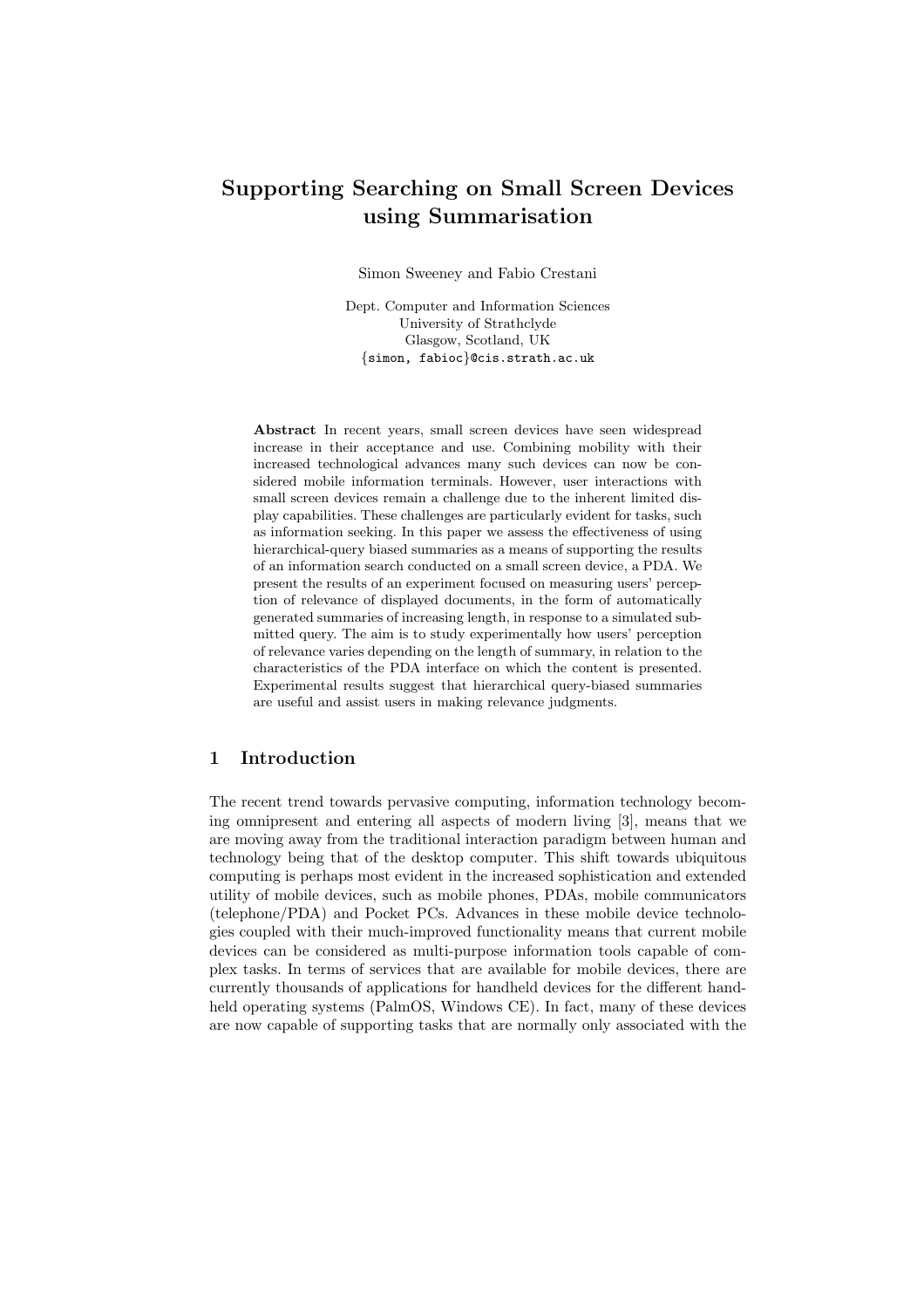desktop PC, such as creating word-processed documents, spreadsheets, presentation slides. Similarly, for WAP mobile phones there exists a wide variety of network-based services.

However, there remains a significant challenge in the presentation of information on mobile devices given the inherent constraints of a low-resolution small display area and, in the case of mobile phones, limitations on interaction [12]. And whilst the amount of information available on the web is ever increasing the same degree of proliferation of content has not yet been matched for mobile devices [18]. A possible reason for this lag in growth of content for mobile devices could be that there are accepted approaches for supporting information access on the desktop PC, whereas the same approaches may not be appropriate for mobile devices.

Significant improvements have been made in the interface design of applications for mobile device platforms, particularly for supporting web access. WAP is designed specifically for small handheld wireless devices and the limitations of small display screens and the interaction constraints. However, aside from WAP few Web browsers currently available for handheld devices (PDAs) render content to take into account the very different display capabilities of handheld devices.

In this paper we shall highlight work that has been carried out to improve browsing and searching on small screen devices, as a starting point we shall discuss how searching is currently supported on the desktop PC. We shall then briefly describe some automatic summarisation approaches that have been applied in the context of information retrieval (IR). We shall then present the results of our latest experiment that measured user performance in conducting relevance judgments using summaries presented on a PDA device.

The paper is structured as follows. Section 2 describes existing work on supporting searching for both desktop and small screen devices, also including a brief review of some previous work relating to the use of query-biased summarisation. Section 3 outlines an experiment we carried out investigating the effectiveness of presenting hierarchical query biased summaries on a PDA device. Section 4 presents the details of the experimental set-up used. Subsequently, Section 5 presents the experimental results and analysis. Finally, Section 6 reports the conclusions from our findings and present future extensions of this work.

# 2 Background

The subject of Information Retrieval (IR) is well established and is an underlying feature of the Internet. The function of an IR system is to locate and retrieve relevant data that is subsequently presented to the user. Traditionally, automatic IR systems are accessed using a desktop PC where the results of a search are presented on a large screen display and where user interaction is supported using a mouse or a keyboard. Users range from experienced experts, with possibly formal training in conducting information searches, to novice users who are at the very least computer literate.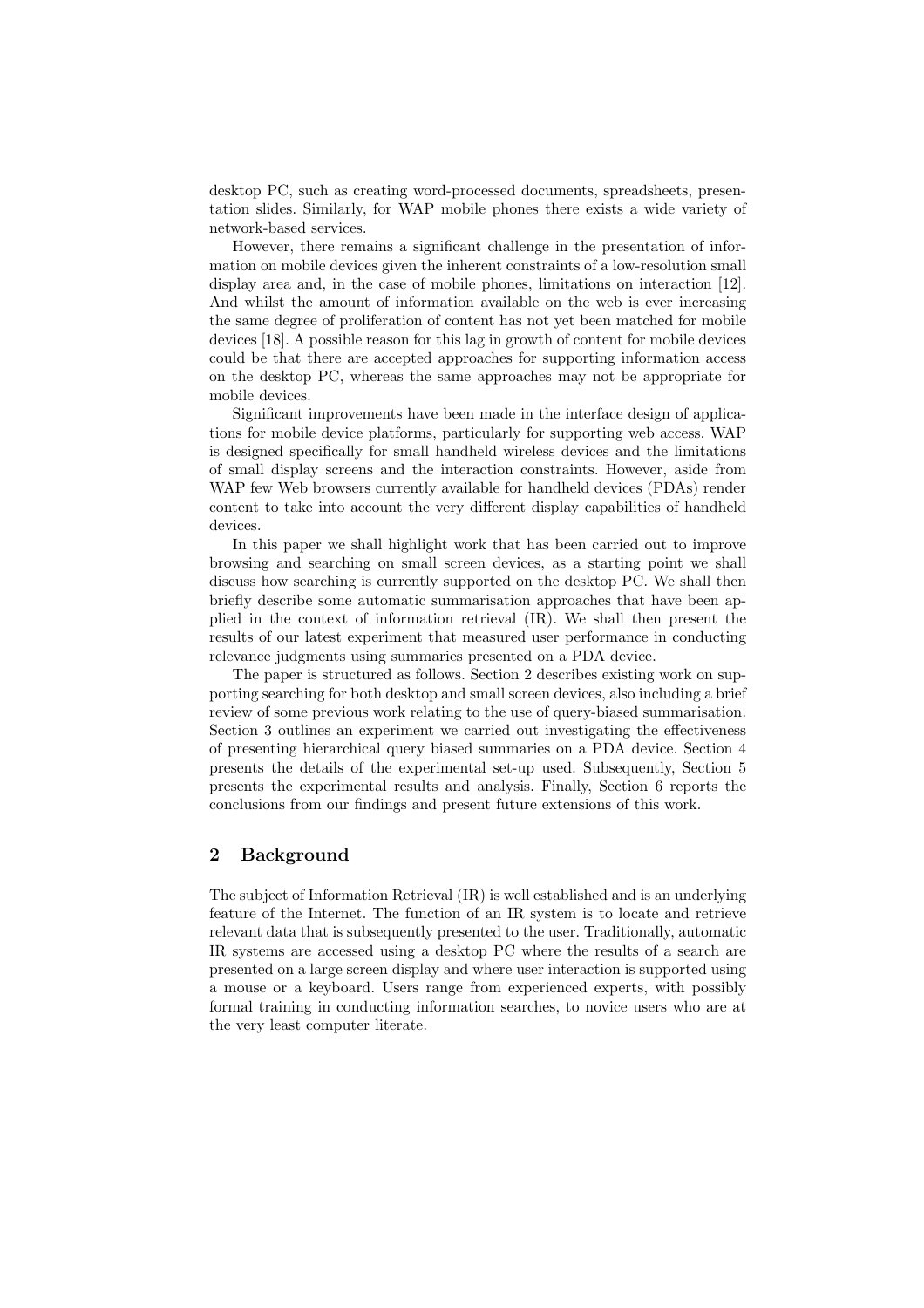The increased capability of mobile computing devices and the development of infrastructures for supporting intensive wireless communications means that mobile devices can now be considered as information terminals. However, as discussed in [13], information access in a mobile environment is considerably different to conventional IR. Firstly, mobile devices by design are multi-purpose and as a consequence may compromise certain useful features to maximise mobility and diversity. These devices tend to have low-resolution small display areas and limitations on interaction, particularly in the case of mobile phones. Using these devices can at times be challenging despite the continued improvements to device displays and means of interaction (stylus, T9 predictive text). Any difficulties experienced may be magnified when the functionality of these devices is extended to support new tasks, such as searching for information on the web. Secondly, the profile of a typical mobile device user differs from that usually associated with an IR system user in the sense that computer proficiency may not be assumed. This is apparent when considering the variety in user profiles of the current mobile phone user population. Finally, the retrieval task differs from that assumed under normal IR circumstances due to the nature of conducting searches in a mobile environment. There is a greater risk that user performance may be influenced by outside factors with the increased potential for distractions of noise and interruptions [8]. Further, a user maybe engaged in other activities at the time of searching. There is also the need to consider the type of information being sought, as there may be significant temporal dependencies. For example, consider the scenario of finding information about possible tourist sites available for visiting. In such a case it would be useful that any suggested tourist sites are first checked to see if they are open given the current time of day, and the expected travelling time to the site. All of these factors then influence the way mobile users will conduct searches and view search results.

#### 2.1 Searching on the desktop

Most search systems present the results of a user query as a list of documents, spanning possibly a number of pages that may or may not be ranked. Users are required to assess each document individually on the basis of relevance to their submitted query. This can be a lengthy process given the often long list of retrieved documents. Approaches have been introduced aimed at reducing the overheads involved in working through the list of retrieved documents, assisting the user in completing their information discovery task.

Ranking the list of retrieved document according to relevance aids the user in this process by presenting those documents the systems considers as best matching the users query higher in the list [1]. Techniques may focus on attempting to improve the quality of the results increasing the number of relevant documents in the retrieved document result set. Relevance feedback is an example of such a technique, where by the system refines a set of results or perform a further search on the basis of user correction [7].

Research in information visualisation focuses on exploring alternative schemes to traditional ranked lists as a means of presenting search results. Many of these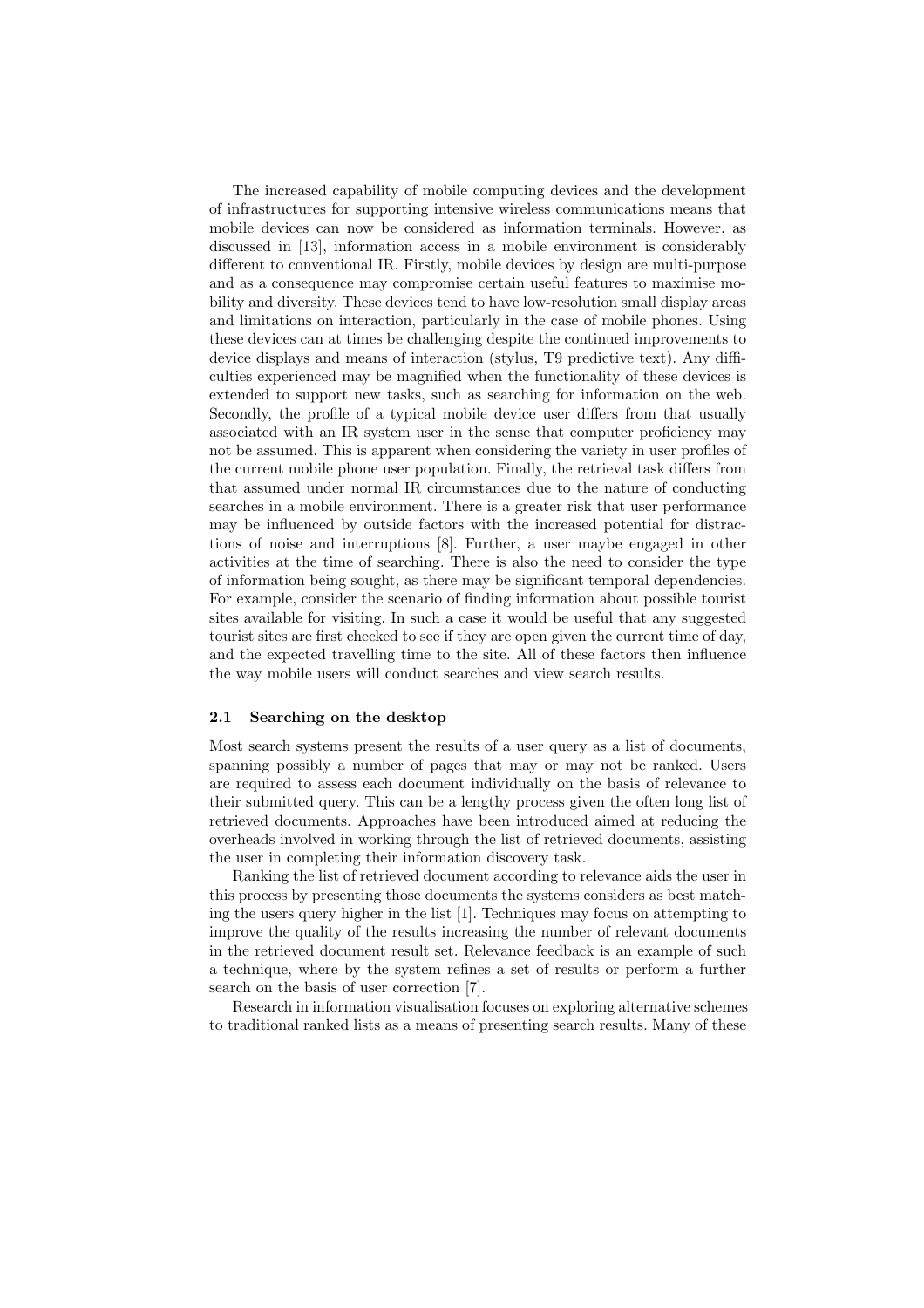schemes make use of colourful highlighting and graphical features to capture aspects of the information access process, with content that is dynamic and can be manipulated by the user [1]. For example, the use of concept 'landscapes' to represent document clusters displayed graphically, in 2D as a 'jigsaw' with the clusters forming the individual pieces, or in 3D as a 'map' with contours describing document similarity and where peaks indicate concentrations of similar documents [5] [25].

Another variation to a plain list of document titles is to include additional information relating to the retrieved document. This additional information then function as a document surrogate providing the user with metadata, such as date of publishing, source, and length of the document, to give more indication about the content of a document [1]. The inclusion of document surrogates in search results lists has become a standard feature among web search engines, possibly the most widely used of the search systems.

Some systems extend document surrogates to include a short automatically generated extract, which may take the form of the first few lines of the document text. And, in recent times there has been an interest in enhancing document surrogates to better represent the content of the source documents. By applying techniques developed in the field of automatic summarisation the properties of the document surrogate can be improved. The outcome of which is document surrogates that are more representative of the document source and can be tuned to be either informative, contain such information from the document text that instantly fulfils the user's information need, or indicative, provide an indication of whether the particular document is relevant [2].

#### 2.2 Searching on the small screen

Small screen devices provide many of the searching functionality found on the desktop PC, ranging from on-device information discovery to searching wider network accessed information resources, such as digital libraries or the WWW. However, whilst similar functionality is provided for such devices in practical terms using such services results in very different user experience [12] [11]. In general terms interfaces for searching on small screen devices have remained largely unchanged, querying is expressed by entry of plain text into a text field and search results are presented as a scrollable list of matches.

Some recent studies have found that supporting information discovery (browsing and searching) on small screen devices, such as PDAs, using interfaces designed for the display area of desktop PCs has a negative influence on task performance [12] [11].

Problems with search interfaces for small screen devices tend to revolve around the scrolling or page requirements when viewing content. Often to make content available for displaying on small screen devices it is not uncommon that long lists of search results are divided into separate pages that contain a reduced number of results. Breaking the content up into smaller manageable chunks is necessary for both transmission requirements and as a means of aiding presentation. However, such techniques have an associated cost that is page-to-page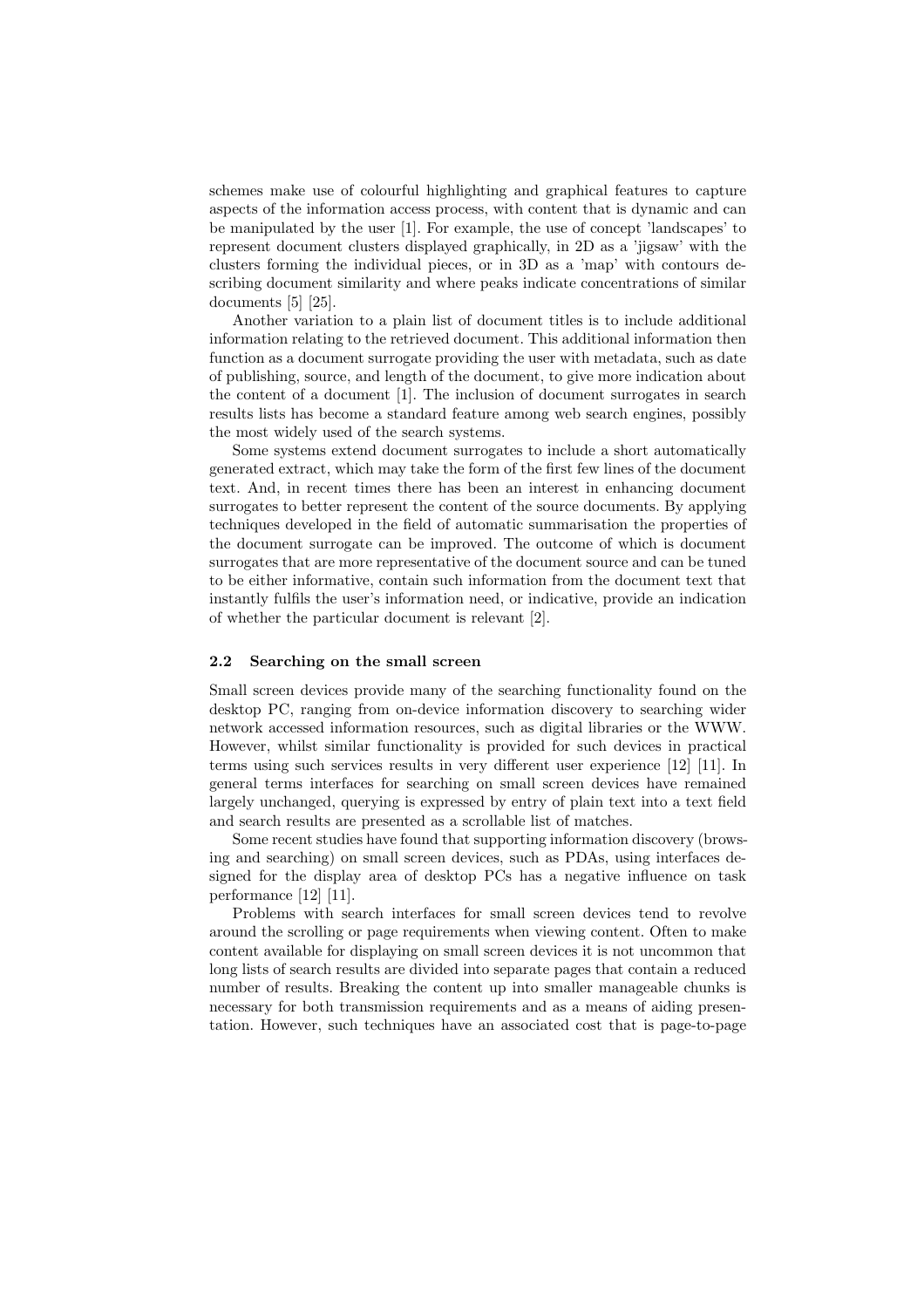navigation is expensive in terms of user interactions and time [12], both of which may have financial implications (users are likely to be paying for wireless connections or the amount of data they transfer) and may have an impact on the way users use such services. Worst effects are observed if users are required to scroll horizontally [12]. In such cases, it is easy for users to become disorientated and lost within content designed for viewing on much larger screens.

Solutions then to aiding the user in making sense of search results on the small screen can be briefly outlined as follows. As mentioned, presenting only a limited number of results in each result page and limiting the amount of information displayed for each result (Google for the PDA) means that users will not have to view long lists of results. Combining relevance ranking with high precision performance would provide a trade-off to the splitting content over a number of pages and the associated navigation costs. Ideally, the most relevant results would appear in the first couple of pages and would fulfil the users information need reducing the need to go beyond the second page of results [9]. Alternatively, using schemes such as, WebTwig [10] or PowerBrowser [4] are designed specifically to take account of the limited display area of small screen devices and adapt content presentation accordingly. The basis of these schemes is to provide a more direct, systematic approach to viewing content that requires much less scrolling [11]. It is interesting to observe that both these schemes for accessing web on handheld devices have recently incorporated features that use forms of summarisation.

#### 2.3 Applying summarisation to IR results presentation

Automatic summarisation has been used extensively in the content of IR. As a means of supplementing search results thus aiding the user to make the relevance assessments, and for making the IR process more efficient (using a summarised version of documents to build indexes or for storage, in place of the document full text).

Traditionally, automatic document summarisation has been based on sentence extraction approaches [2] [6] [14]. Advances in sentence extraction have seen the introduction of query-biased methods. Query-biased summarisation methods generate summaries in the context of an information need expressed as a query by a user. Such methods aim to identify and present to the user individual parts of the text that are more focused towards this particular information need rather than a generic, non-query-sensitive summary. Summaries of this type can then serve as an indicative function, providing a preview format to support relevance assessments on the full text of documents [16].

Highlighting recent research into the application of summarisation to aid information retrieval tasks, in particular the use of query-biased methods. Tombros and Sanderson investigated and illustrated the application of query-biased methods for text IR [22]. A later study by Tombros and Crestani looked at evaluating the effectiveness of presenting summaries by different means and the effect this has on users' perception of relevance [21]. Results from their study showed that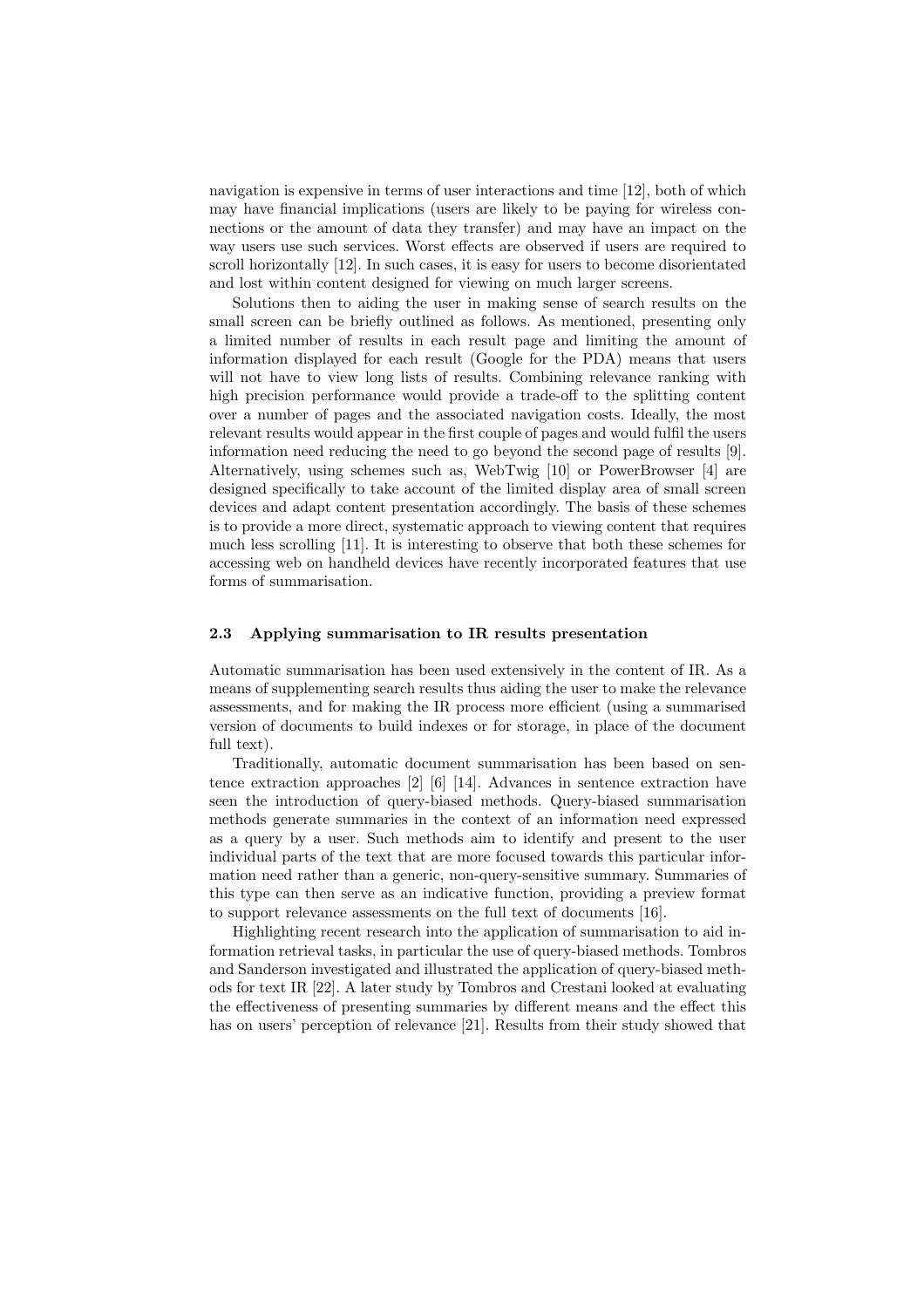users' ability to make relevance assessments of documents is highly affected by the way they are presented.

Extending the forms of presentation to include small screen devices, Sweeney, Tombros and Crestani looked at the use of query-biased hierarchical based summaries of newspaper articles presented to users on WAP mobile phones [20]. Defining hierarchical summaries as summaries of variable length, increasing from title only, 7%, 15%, to 30% of the original document length, the study investigated how users' perception of relevance varied depending on the length of the summary, and in relation to the specific characteristic of a typical WAP mobile phone interface. This study suggested that hierarchical query-biased summaries are useful when dealing with small screens and assist users in making correct relevance judgments. The results also highlighted, for WAP mobile phones, a preference for concise summaries that are relatively brief, 7% of the document length (up to a maximum of 3 sentences).

#### 3 Presenting hierarchical summaries on a PDA device

We now report a resent study that continues the theme of investigating users' ability to carry out relevance judgements on textual information presented on non-traditional IR platforms. We use the same experimental procedure to the study previously mentioned [20], again using the hierarchical query-biased summaries, however, in this study we shall focus on the effects due to displaying content on a PDA interface. Again we are interested in assessing the variation of user performance in evaluating the relevance of full documents, given hierarchical query-biased summaries, and also determining whether there is an optimal size of summary for this type of interface. Similar to the previous experiments we assume the utility notion of relevance [23] as the basis for evaluating the summaries. Further details describing the context for the users' perception of relevance used in this study can be found in [21].

The summarisation system used to produce the summaries for the experiment was the same as that described in [20]. The system uses a number of sentence extraction methods [15] that utilise information both from the documents of the collection and from the queries used. A detailed description of the system can be found in [21] [22] here we shall only briefly describe the output of the summary generation process.

For the purposes of the experiment summary length was treated as a design variable in our system, corresponding to the level of information a user would be presented with in relation to the original document. Each level is intended to provide more information to the user. We consider this design as producing "hierarchical summaries", the root of which corresponds to the minimum level of information. Proceeding down the hierarchy, more and more information is made available to the user, up to a maximum, which corresponds to the full-text of the document.

Four different summary lengths were used in our experiments. It is established that titles convey useful clues about the contents of a document [17], and based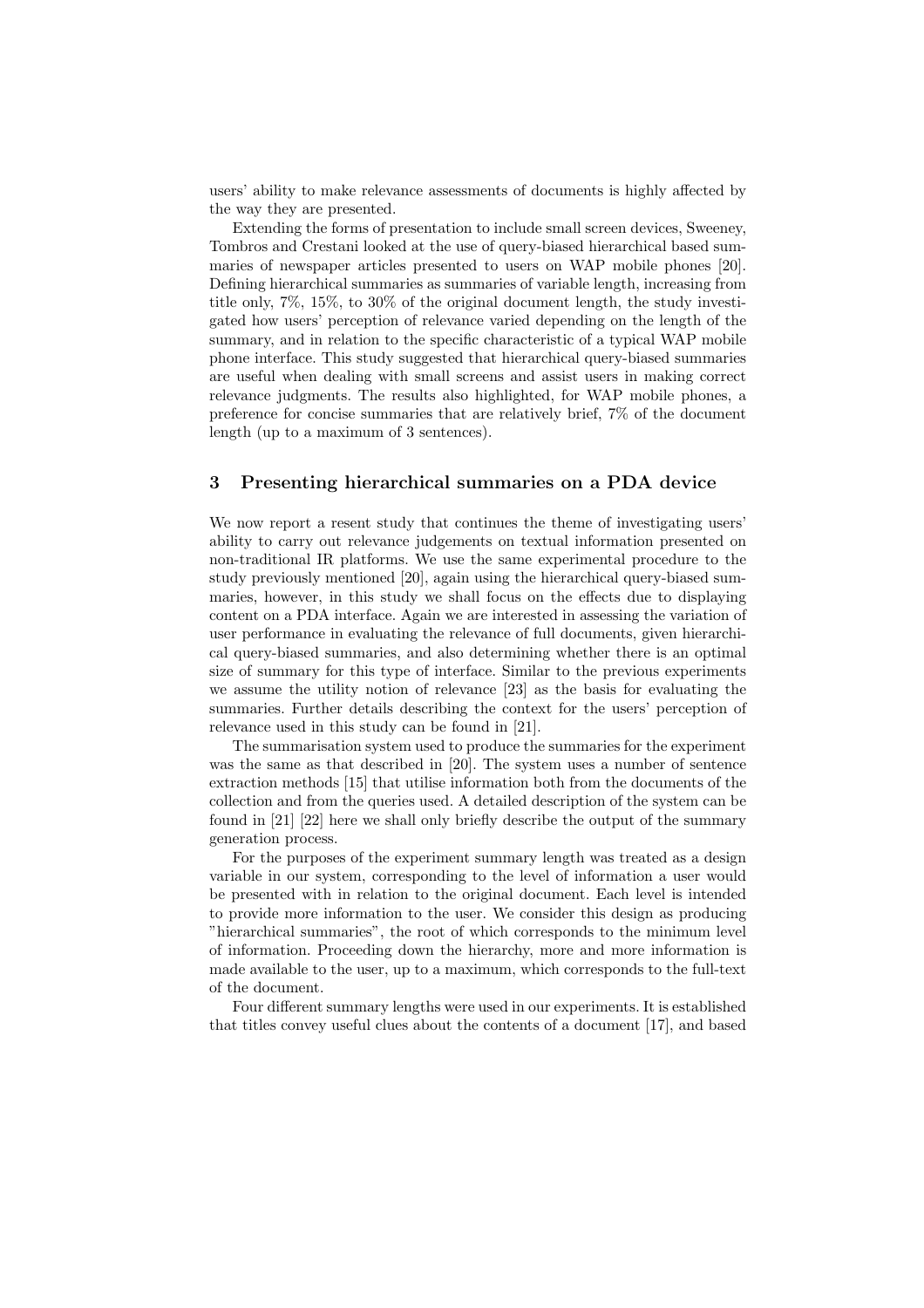on this fact we used titles as the first level of information (shortest summary) a user would be presented with. The other three summary length values were calculated as a percentage of the number of sentences in the original document. Therefore, for each document a number of sentences equal to the 7%, 15% and 30% of its length (up to a maximum of 3, 6, and 12 sentences respectively) were used.

For the experiment we used a HandSpring Visor running the  $AvarG_0^1$  web browser. Prior to the start of each user experiment, experimental content was transferred to the device such that users were only permitted to view content offline thus reducing effects of any outside factors that could influence the results, and ensuring consistency with previous experiments.

## 4 Experimental Settings

#### 4.1 The Test Collection

The documents used were the same as those in the previous experiments, and are a subset of the 1990-92 Wall Street Journal (WSJ) collection of TREC [24]. The TREC-WSJ collection was used in the study both as a data source and as a standard against which the users' relevance assessments were compared, enabling precision and recall figures to be calculated. For this last purpose the relevance assessments that are part of the TREC collection and that were made by TREC "judges" were used (refer to later discussion on 'Experimental Measures'). We used 50 randomly selected TREC queries and for each of the queries, the 50 topranked documents as an input to the summarisation system. The test collection then consisted of a total of 2,220 news articles. To provide an indication of the proportion of relevant documents within those used for the experiment, there was a total of 414 relevant documents in the collection with an average of 8.3 relevant documents per query.

#### 4.2 Experimental Procedure

To enable comparisons the same experimental tasks were used: users were presented with a retrieved document list in response to a query (simulated query), and had to identify as many relevant documents as possible for that particular query within 5 minutes. The information presented for each document was automatically generated, query-biased summaries.

The experimentation was carried out with user group of 10 volunteers with above average experience of using computers and mobile devices (mobile phones, PDAs). Each user was initially briefed about the experimental process, and instructions were handed to the user by the experimenter. Any questions concerning the process were answered by the experimenter at this stage. Users were otherwise uninformed of the purpose of the experiments. Each user was assigned a set of five queries randomly chosen among the 50 used. For each query, the

 $1$  AvantGo. http://www.avantgo.com.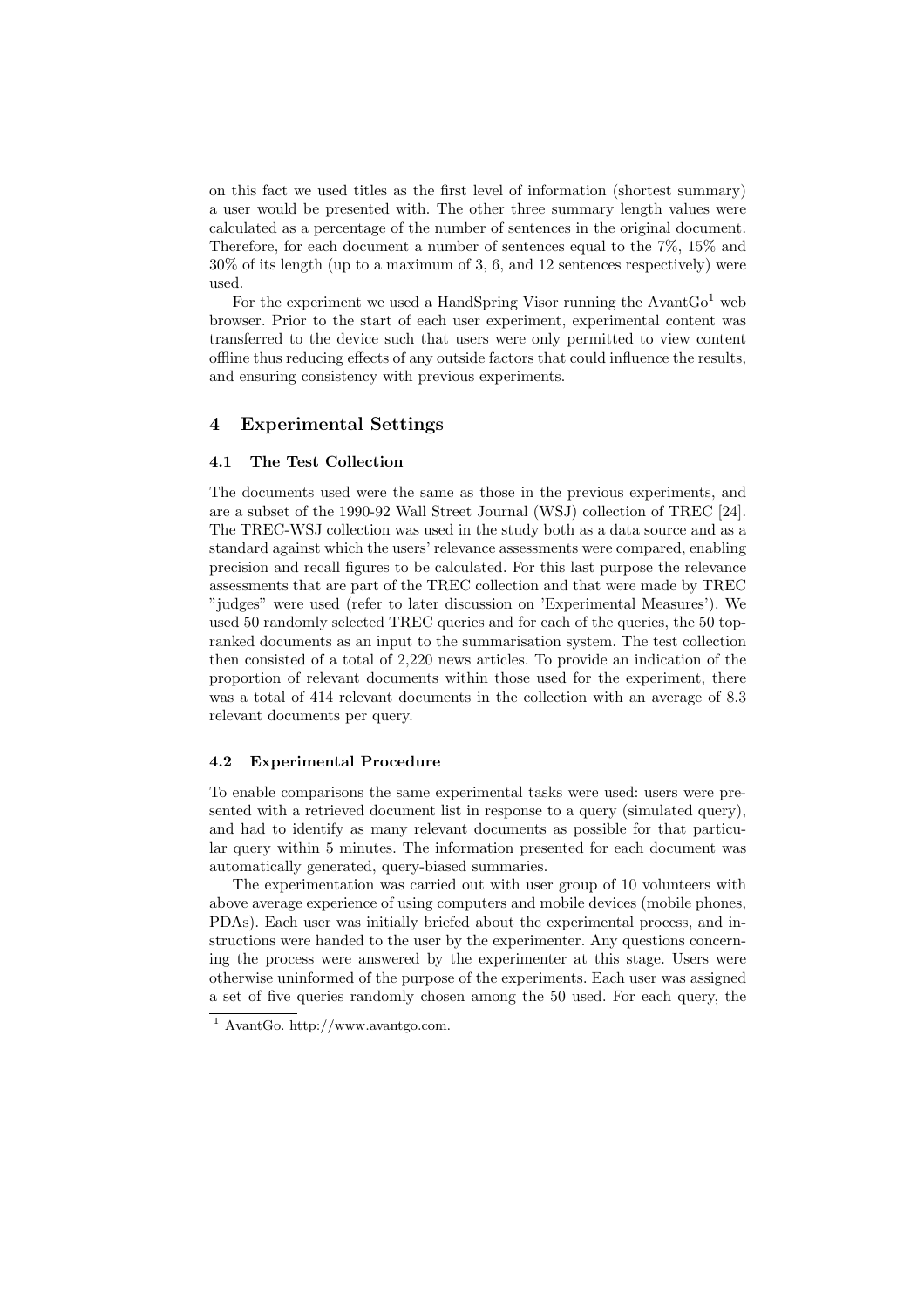user was given the title and the description of each query (i.e., the "title" and "description" fields of the respective TREC topic<sup>2</sup>) providing the necessary background to their 'information need' to allow them to make relevance judgements. Once the user indicated to the experimenter that they were ready to proceed the experiment was started. At that point, timing for that specific query started and the user was presented with a ranked document list, composed of the 50 highest ranked documents, and would be allowed to interact with the PDA. Users could select any document from the list and read its contents (see Figure 1). The document title, and the three levels of summary were used to represent document content. Initially, a user would read the title and then make a decision as to whether to mark the document as relevant/non-relevant or to proceed to the next level of summary by selecting "Next". A user can navigate back to the retrieved document list at any point by selecting "Doc List". At any point the subject could stop the system and instruct it to move on to the next document, or instruct it to show again the previous summary of the current document. Documents judged relevant/non-relevant were marked so by the user on an answer sheet that was prepared for each query. In addition, the user marked the level of summary used to make their decision.

| <b>EudoraWeb</b>                                                                   | <b>EudoraWeb</b>                                                                                                                                                                                                                                                                                      |
|------------------------------------------------------------------------------------|-------------------------------------------------------------------------------------------------------------------------------------------------------------------------------------------------------------------------------------------------------------------------------------------------------|
| Retrieval List: (Query 36)<br>Please select a document to read:                    | 7% of doc 1:                                                                                                                                                                                                                                                                                          |
| [Doc 1]<br>[Doc 2]<br>[Doc 3]<br>[Dec 4]<br>[Doc 5]<br>[Dec 6]<br>[Doc 7]<br>Doc 8 | Three utilities said they plan a<br>\$39million experiment in the<br>California desert to test for thefirst<br>time on a large scale a new technique<br>for capturing andstoring solar<br>energy. The 10-megawatt electric<br>generating facility -- enoughpower<br>for about 5,000 customers -- will |
| [Doc 9]<br>$10 - 101$<br>Bookmarks<br>Details                                      | heat molten salt asthe first step to<br><b>Bookmarks</b><br>Details                                                                                                                                                                                                                                   |

Figure 1. Examples of screen shots.

Once the assigned task was completed (i.e. all the documents were marked or the time elapsed), the user was given the next query and the process was repeated. At the end of the experiment the user was given a questionnaire. The purpose of the questionnaire was to gather additional information on the user's interaction with the system: the utility of the document descriptions, the clarity of reading the description through the PDA interface, the level of difficulty of using the interface, and the level of difficulty of the queries.

<sup>&</sup>lt;sup>2</sup> Examples of TREC topics are available at http://trec.nist.gov/data/testq\_eng.html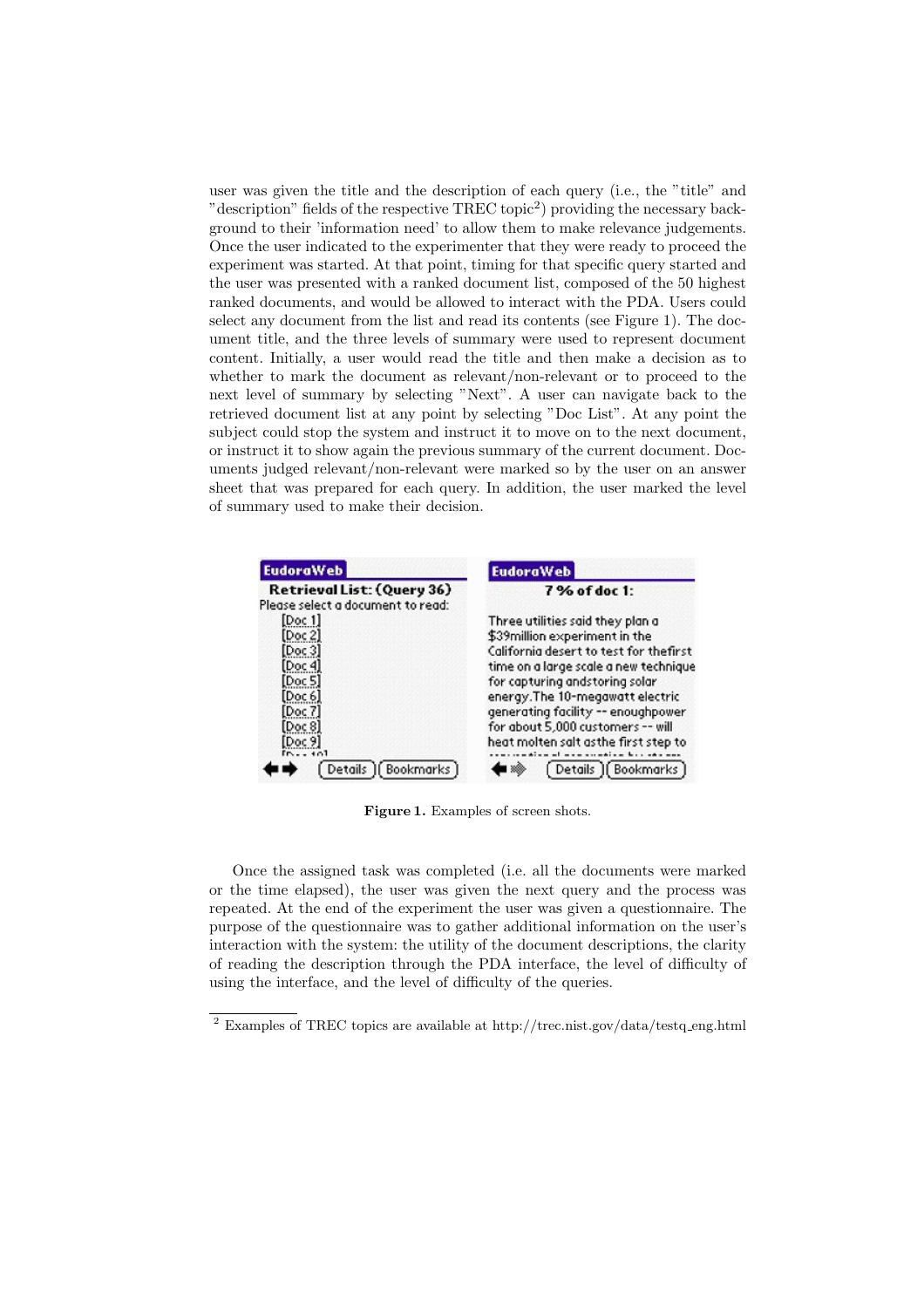There are some limitations to the methodology we used in our experiment. A first limitation pertains to the use of the TREC relevance assessments as the "ground truth" against which user judgments are compared in order to obtain precision and recall values. A second relates to assessing the form-factor of viewing textual content on a PDA device. Current web browsers for handheld devices do not take into account the different display capabilities, and the onus is on the content provider to produce suitable content. The HTML files viewed by user in the experiment were set to "word-wrap" to be consistent with previous experiments, and therefore only partially assessed the effect of page scrolling (horizontally) due to PDA web browser limitations. Finally, a further criticism of our experimental procedure may be the decision to ask the user to identify as many relevant documents as possible within the allotted time. It could be argued that by adopting this approach users maybe encouraged to decide upon the relevance of each document on the minimum amount of information. The result potentially leading to a bias in the decision threshold favouring a "relevant" response. Possibly a better approach would have been to explicitly mention to users that in addition to identifying relevant documents, they must also consider that their performance scores would be penalised if they make mistakes. However, it is fair to assume on the basis of our experimental results (see section 'Results') that the majority of the users (9 out of 10 users) correctly understood the experimental task using the full range of available summaries to make their decisions, with only one user possibly misunderstanding the task and basing their decisions on mainly document "titles".

#### 4.3 Experimental Measures

Experimental measures we used to assess the effectiveness of user relevance judgements were the accuracy and speed of judgements. The speed of user judgements is the time that a user took to assess the relevance of a single document and, to quantify accuracy; precision, recall and decision-correctness were used. In our experiment we focus on the variation of these measures in relation to the different experimental conditions. This is in contrast to the absolute values normally used in IR research.

We define *precision* then as the number of documents marked correctly as relevant (in other words, found to be relevant in agreement with the TREC judges' assessments) out of the total number of documents marked, and recall as the number of documents marked correctly as relevant out of the total number of relevant documents seen. A further measure we used to quantify the accuracy of a user's judgment is decision-correctness, that is the user ability to identify correctly both the relevant document and the non-relevant (irrelevant) documents. We define decision-correctness as the sum of the number of documents marked correctly as relevant, plus the number of documents correctly marked as non-relevant out of the total number of documents marked for that query.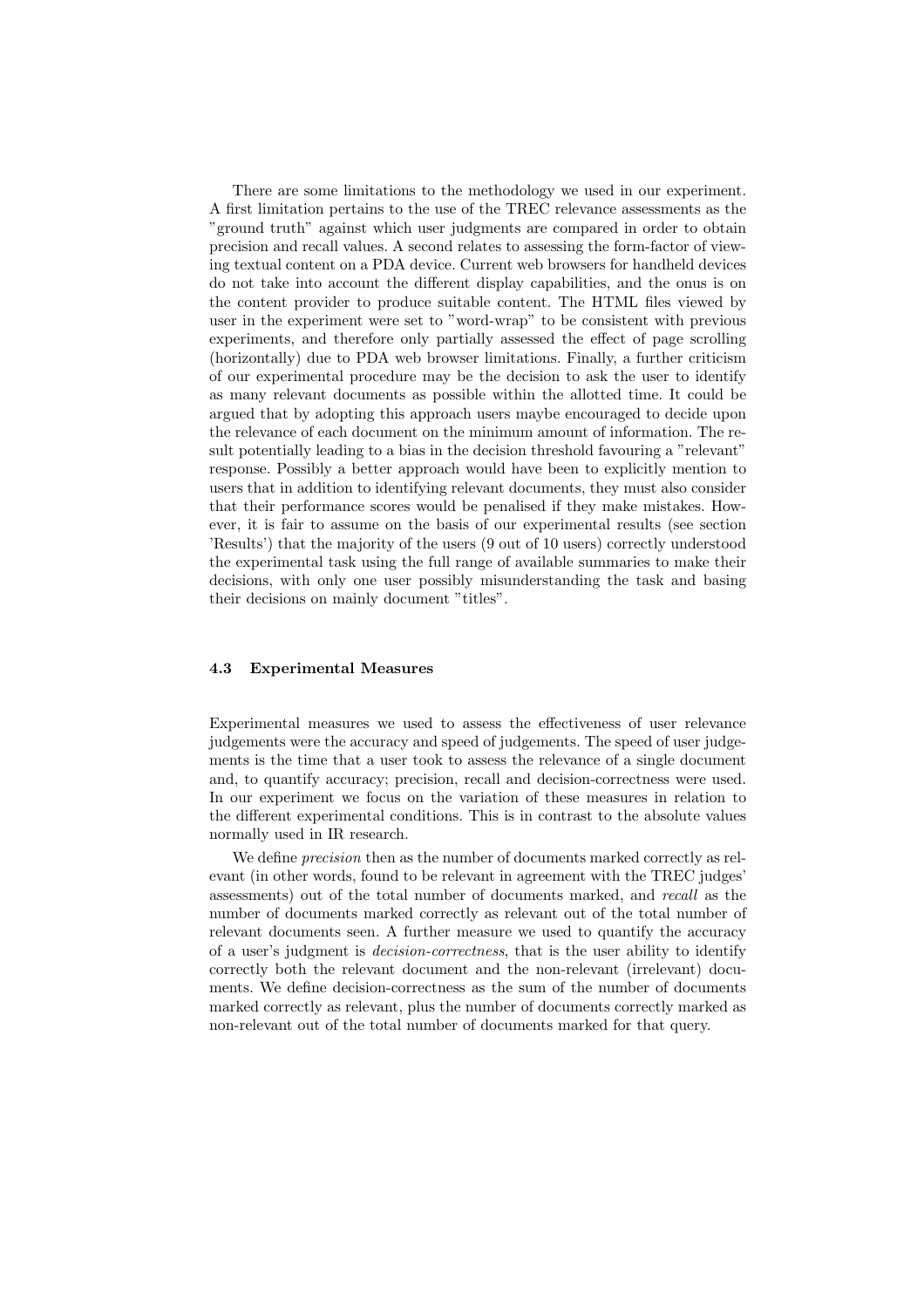# 5 Results

We now report the results of the experimentation outlined in the previous section. A full analysis of all the data produced during the experimentation is outside the scope of this paper. Instead, we present those results that we believe to be most interesting.

Table 1 reports the average precision, average recall, and average time for each user regardless of the summary level used to make the relevance decision. The values report a variation in the precision and recall among the users. It is apparent that some users have high levels of precision (users 4 and 10), while others (in particular user 7) have very low levels. It may be reasoned that the low level of precision cannot be fully explained by a hasty decision, since the fastest two users both show higher levels of precision. It is interesting to notice that the user with the highest level of recall is also the one with the highest level of precision and among the fastest users. The slowest user (user 8) is among the users with the lowest levels of precision.

Table 1. Average precision, recall and time for the overall PDA experiment.

|                                                                                                 |                                                                   | User |  |  |  |  |  |                 |  |  |  |  |
|-------------------------------------------------------------------------------------------------|-------------------------------------------------------------------|------|--|--|--|--|--|-----------------|--|--|--|--|
|                                                                                                 |                                                                   |      |  |  |  |  |  | 2 3 4 5 6 7 8 9 |  |  |  |  |
| Avg. Precision (%) 66.67 50.00 50.00 83.33 67.50 54.71 32.54 50.00 69.05 73.02 51.20            |                                                                   |      |  |  |  |  |  |                 |  |  |  |  |
| Avg. Recall (%) $ 55.83\ 29.37\ 75.00\ 75.00\ 70.83\ 83.33\ 61.11\ 28.57\ 91.43\ 46.28\ 61.59 $ |                                                                   |      |  |  |  |  |  |                 |  |  |  |  |
| Avg. Time (secs)                                                                                | 38.24 21.20 39.29 36.79 31.65 42.62 27.05 47.71 22.89 32.85 34.23 |      |  |  |  |  |  |                 |  |  |  |  |

Comparing these results with those of a similar study carried out on a WAP mobile phone interface<sup>3</sup> shown in table 2. We can observe that the overall performance in terms of effectiveness is better for the WAP experiment users. This is maybe the opposite of what we would expect, given that a larger display area allows more content to be read and one could argue therefore reduces some of the cognitive overhead of having to remember what was mentioned in earlier sentences that are out of view. The results for the PDA experiment are skewed by the precision of lowest performing user (user 7). One further interesting observation is that the two highest performing users were consistent in both experiments (users 4 and 10). A possible reason for this is the content of these queries may have been easier for the users to digest, the topic being either the subject of current affairs or common knowledge.

Table 3 reports the average decision-correctness for each user for both the PDA and WAP experiments. These values maybe considered as reflecting the users ability to make correct decisions, identifying both relevant and irrelevant documents correctly. These results show that overall the differences in making

<sup>3</sup> The results reporting in [20] contained errors and the values are incorrect. Instead please refer to [19] for the corrected results.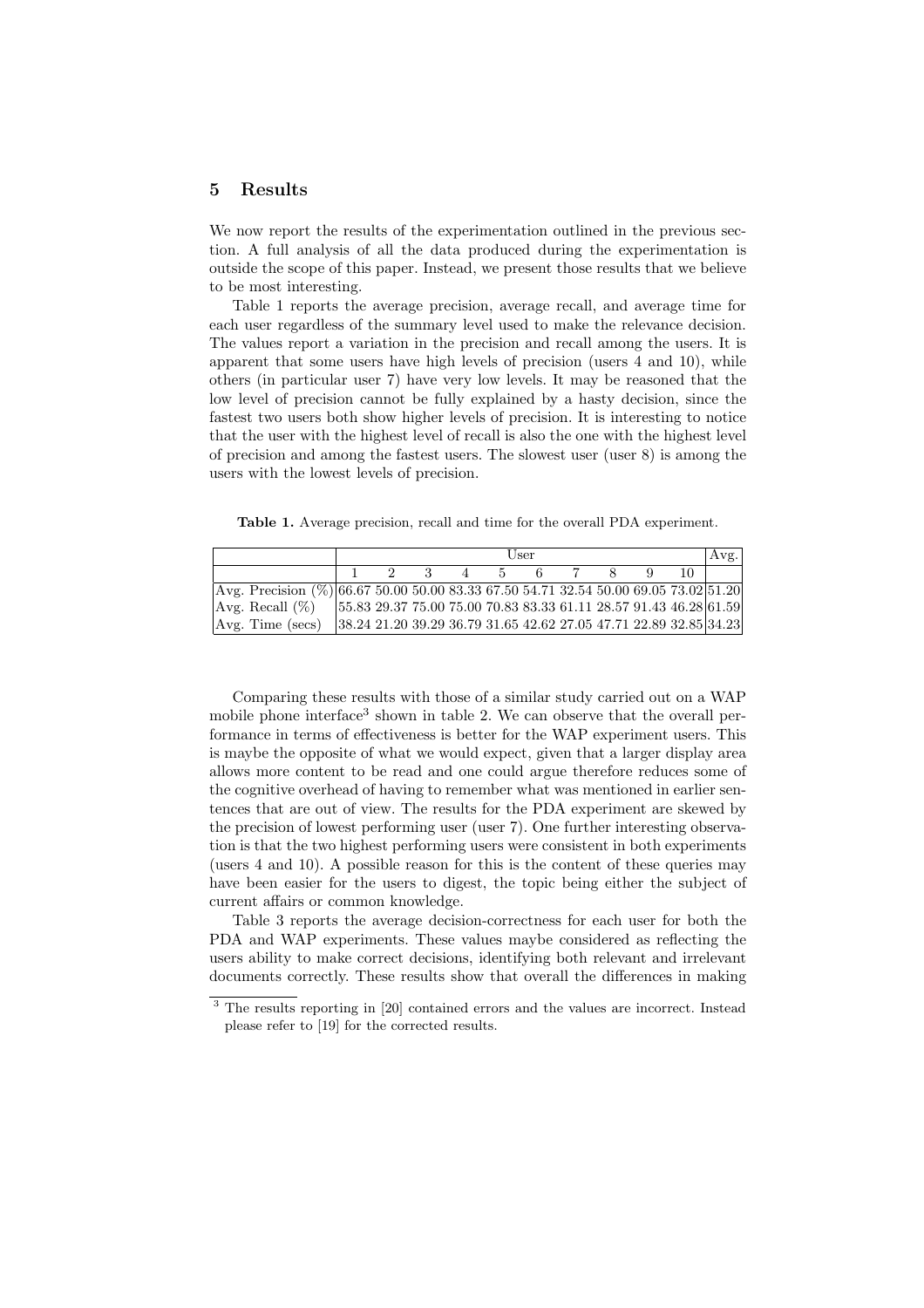Table 2. Average precision, recall and time for the overall WAP experiment.

|                                                                                      | User |  |  |  |  |  |           |  |  |                                                                   |  |
|--------------------------------------------------------------------------------------|------|--|--|--|--|--|-----------|--|--|-------------------------------------------------------------------|--|
|                                                                                      |      |  |  |  |  |  | 4 5 6 7 8 |  |  |                                                                   |  |
| Avg. Precision (%) 46.43 44.05 25.00 75.00 35.00 54.50 41.00 66.67 48.95 71.43 55.84 |      |  |  |  |  |  |           |  |  |                                                                   |  |
| Avg. Recall (%)   85.71 66.67 16.67 51.67 66.67 65.00 83.33 87.41 67.86 64.25 68.75  |      |  |  |  |  |  |           |  |  |                                                                   |  |
| Avg. Time (secs)                                                                     |      |  |  |  |  |  |           |  |  | 25.03 42.14 21.43 31.57 35.57 27.70 36.76 22.64 23.82 23.71 29.02 |  |

correct decisions for the experiments is in fact smaller, but that performance of WAP users remains higher. A further interesting observation is that the lowest performing users in terms of precision for the PDA experiment (user 7) is actually among the users making the highest correct-decisions (user 7 correctly identified a number of irrelevant documents).

Table 3. Average decision correctness (DC) for the PDA and WAP experiments.

|                                                                                               | User |  |  |  |  |  |       |  |  |  |  |
|-----------------------------------------------------------------------------------------------|------|--|--|--|--|--|-------|--|--|--|--|
|                                                                                               |      |  |  |  |  |  | 5 6 7 |  |  |  |  |
| Avg. DC. PDA (%) 76.59 80.45 91.67 79.40 81.17 50.56 74.76 43.71 71.24 45.95 71.97            |      |  |  |  |  |  |       |  |  |  |  |
| $\vert$ Avg. DC. WAP $(\%)$ 78.01 56.43 90.33 82.67 70.93 67.51 79.54 81.77 76.91 59.54 75.96 |      |  |  |  |  |  |       |  |  |  |  |

Analysing in more detail how users employed the different summary levels to make their decision, table 4 reports on the number of documents that were assessed by each user at different summary levels. In contrast to the users in the WAP experiment, the consistency among our PDA users on employing a particular length of summary is not as apparent, with the notable exception of the 7% summaries. Again, a similar pattern emerges that users tend to base their relevance decisions mainly on the shorter length of summaries (7% of the length of the document). There is however a slight increase in the use of the longer summaries and this has an impact on the total number of documents seen by users that participate in the PDA experiment.

Table 4. Number of documents at the different levels of summary that users utilised to make decisions.

|     | User |  |  |  |  |  |  |                      |  | Total PDA Total WAP                                              |     |       |
|-----|------|--|--|--|--|--|--|----------------------|--|------------------------------------------------------------------|-----|-------|
|     |      |  |  |  |  |  |  | 1 2 3 4 5 6 7 8 9 10 |  |                                                                  |     |       |
|     |      |  |  |  |  |  |  |                      |  | $ Title  9 44 13 6 17 10 29 0 18 25   171 34%   233 41%$         |     |       |
| 17% |      |  |  |  |  |  |  |                      |  | 19 24 20 14 28 20 24 20 20 20 20 20 42%   271 48%                |     |       |
|     |      |  |  |  |  |  |  |                      |  | $ 15\% $ 11 5 6 12 6 9 5 12 24 0 90 18 $\%$ 50                   |     | $9\%$ |
| 30% |      |  |  |  |  |  |  |                      |  | $ 4 \t2 \t3 \t12 \t0 \t1 \t5 \t0 \t6 \t0 \t33 \t7\%$             | -16 | $3\%$ |
|     |      |  |  |  |  |  |  |                      |  | $\text{Total}$ 43 75 42 44 51 40 63 32 68 45 503 100\% 570 100\% |     |       |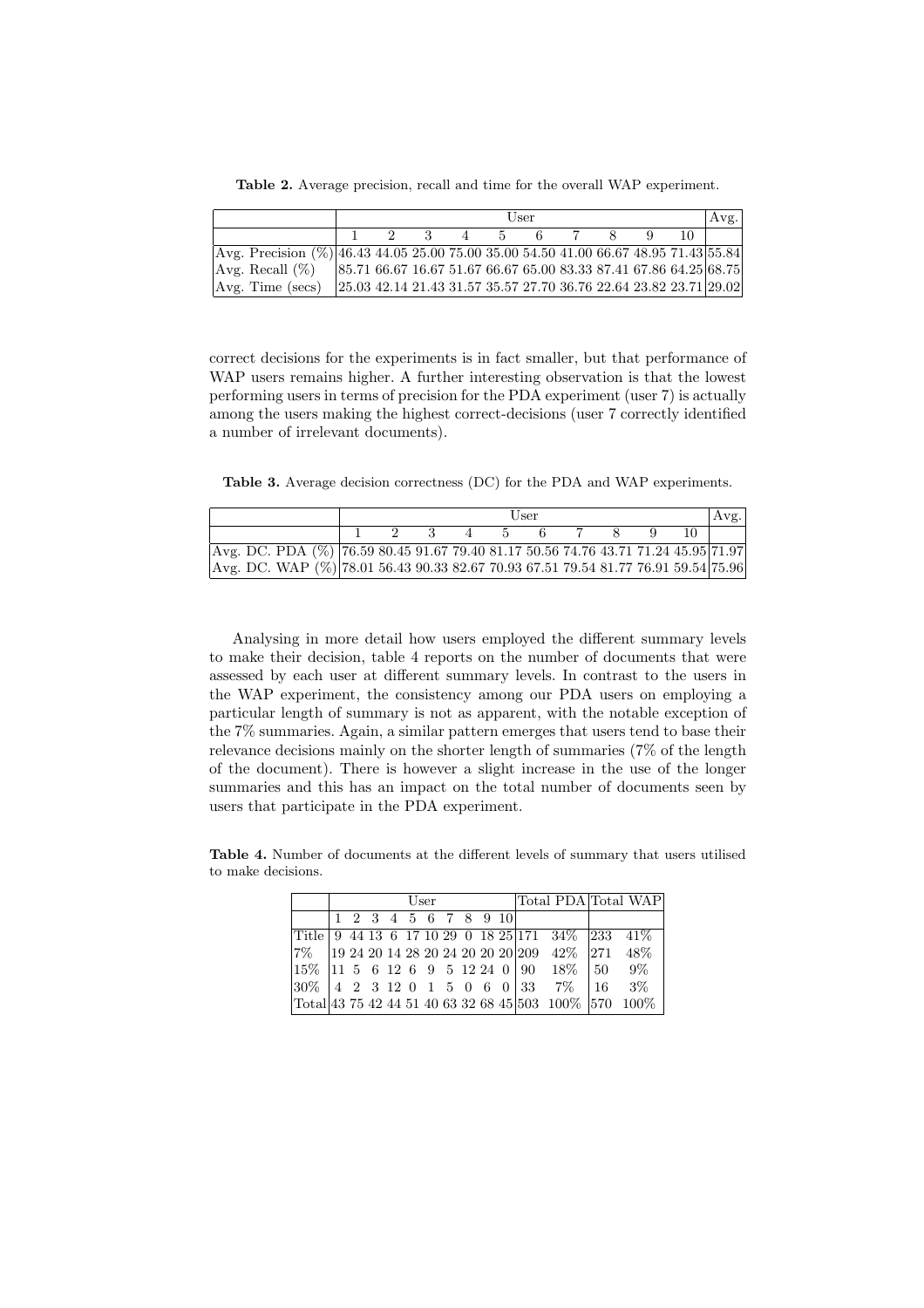Table 5 provides a better insight into the results reported in table 4 where the average precision for different users at different summary levels is reported. Comparing the overall values there is a slight decline in users ability to correctly identify relevant documents for the PDA experiment. This pattern is also evident in decision correctness despite higher values in terms of performance<sup>4</sup>. Within the values shown in table 5, the occurrence of '0.0' precision refers to a decision that was marked as either non-relevant or a series of incorrect decision<sup>5</sup> and 'IND' denotes that a decision was not made using that particular level of summary. The user with the highest precision (user 4) was also amongst those users that showed the highest levels of decision correctness and the user with the lowest decision-correctness (user 8) was also among the users with the lowest precision.

**Table 5.** Avg. precision  $(\%)$  for the different levels of summary.

|  | Total Total<br>User |    |  |  |  |  |  |                                                                                                                                      |  |  |               |
|--|---------------------|----|--|--|--|--|--|--------------------------------------------------------------------------------------------------------------------------------------|--|--|---------------|
|  | $\mathcal{D}$       | -3 |  |  |  |  |  | 4 5 6 7 8 9                                                                                                                          |  |  | $10$  PDA WAP |
|  |                     |    |  |  |  |  |  | Title $ 50.00\;\;50.00\;\;0.00\;\;0.00\;\;0.00\;\;0.00\;\;50.00\;\;16.67\;\; \text{IND}\;\;48.75\;\;43.75 53.19 54.10 $              |  |  |               |
|  |                     |    |  |  |  |  |  | $\begin{bmatrix} 7\% & 33.33 & 50.00 & 50.00 & 100.00 & 58.33 & 52.14 & 12.50 & 50.00 & 37.50 & 62.50 & 51.25 & 60.71 \end{bmatrix}$ |  |  |               |
|  |                     |    |  |  |  |  |  | $ 15\% $ 50.00 100.00 0.00 50.00 50.00 0.00 100.00 33.33 50.00 IND 50.00 41.18                                                       |  |  |               |
|  |                     |    |  |  |  |  |  | $ 30\% $ 0.00 0.00 50.00 50.00 IND 0.00 0.00 IND 100.00 IND $ 50.00 28.57 $                                                          |  |  |               |
|  |                     |    |  |  |  |  |  | $\text{Total}$ 66.67 50.00 50.00 83.33 67.50 54.71 32.54 50.00 69.05 73.02 51.20 55.84                                               |  |  |               |

Figure 2 reports another direct comparison, between the average precision for both experiments of the first and last queries presented to users. This comparison highlights the effect of fatigue in the relevance decision process. Whilst fatigue was not an experimental variable being measured it seems a likely reason for the observed drop in performance. This effect is important when comparing the results of the experiments (the first query PDA with the first query WAP). It can be noted that both sets of users perform better for precision (and recall) in the first query as opposed to the last. The effect of fatigue can also be seen in the average time taken to make the relevance decision (not shown in figure 2), users tend to be taking more time for their decision in the first queries, the time notably decreases in the last queries and this reflects on the accuracy of the relevance decision. Effects from fatigue are more apparent in the PDA experiment compare to the WAP experiment.

Another interesting comparison is reported in figure 3. This graph reports the average precision, average recall, and average time for short and long queries.

Long queries were defined as those above a median length value, and short queries defined as those below this value (less than or equal to 6 lines are considered as short). Although not highly pronounced, observations show a difference

<sup>4</sup> Due to constraints on paper length the full results for decision correctness are not report.

<sup>&</sup>lt;sup>5</sup> There was only one occurrence of consistently incorrect decisions that resulted in a decision-correctness of '0.0' (user 2 at 30%).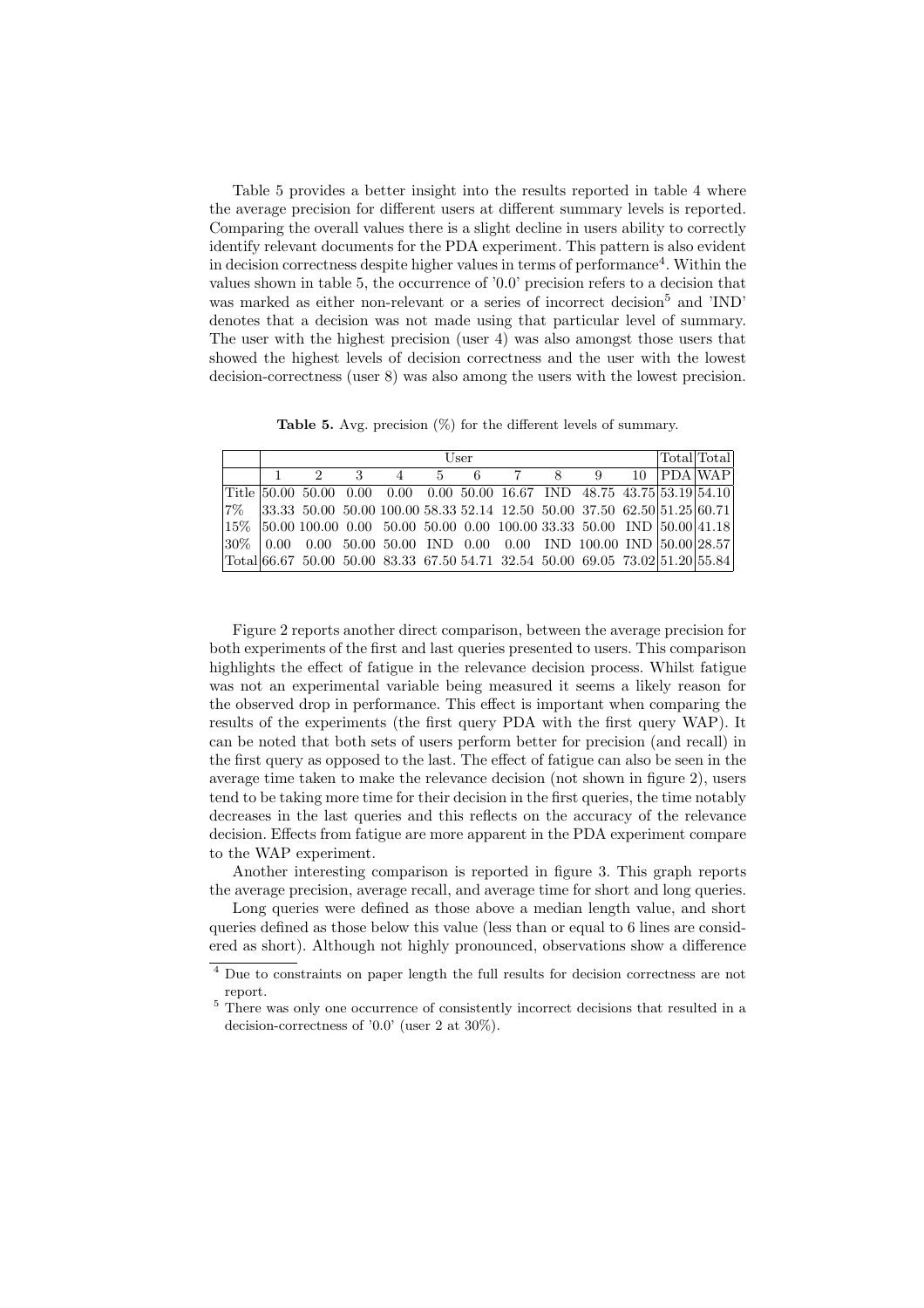

Figure 2. Average precision for the first, last and remaining queries for the PDA and WAP experiments.



Figure 3. Average Precision, Recall and Time for Long and Short Queries for the PDA Experiment.

in average precision recall for short and long queries. The results of this study agree with the findings of a previous experiment [21], that long queries contain more information for the relevance decision to be taken and therefore enable a user to produce higher levels of recall and precision. Another interesting finding, confirmed by the results, is that longer queries do not require longer times for the relevance decision, this can be attributed the techniques employed by the user to make the relevance assessments. This effect could be due to users employing a "Keyword Spotting" strategy to making their relevance decisions [22].

From tables 1-5 and figures 2-3, we can conclude that the presentation of documents like news articles on the small screen continues to be both feasible and relatively effective. In fact, considering only the 15% document summary length<sup>6</sup>, the results show an improvement in levels of effectiveness compared to those found when users assess the relevance of documents on a WAP mobile

 $6$  To compare the results with those for other modalities only users' performance at the level of 15% summary length can be used. However, the findings of our experiment show that comparisons based on 15% summary length do not fully represent the overall performance of our PDA users since they were most effective with 7% summary lengths and actually less effective overall than users of WAP also using 7% summary lengths.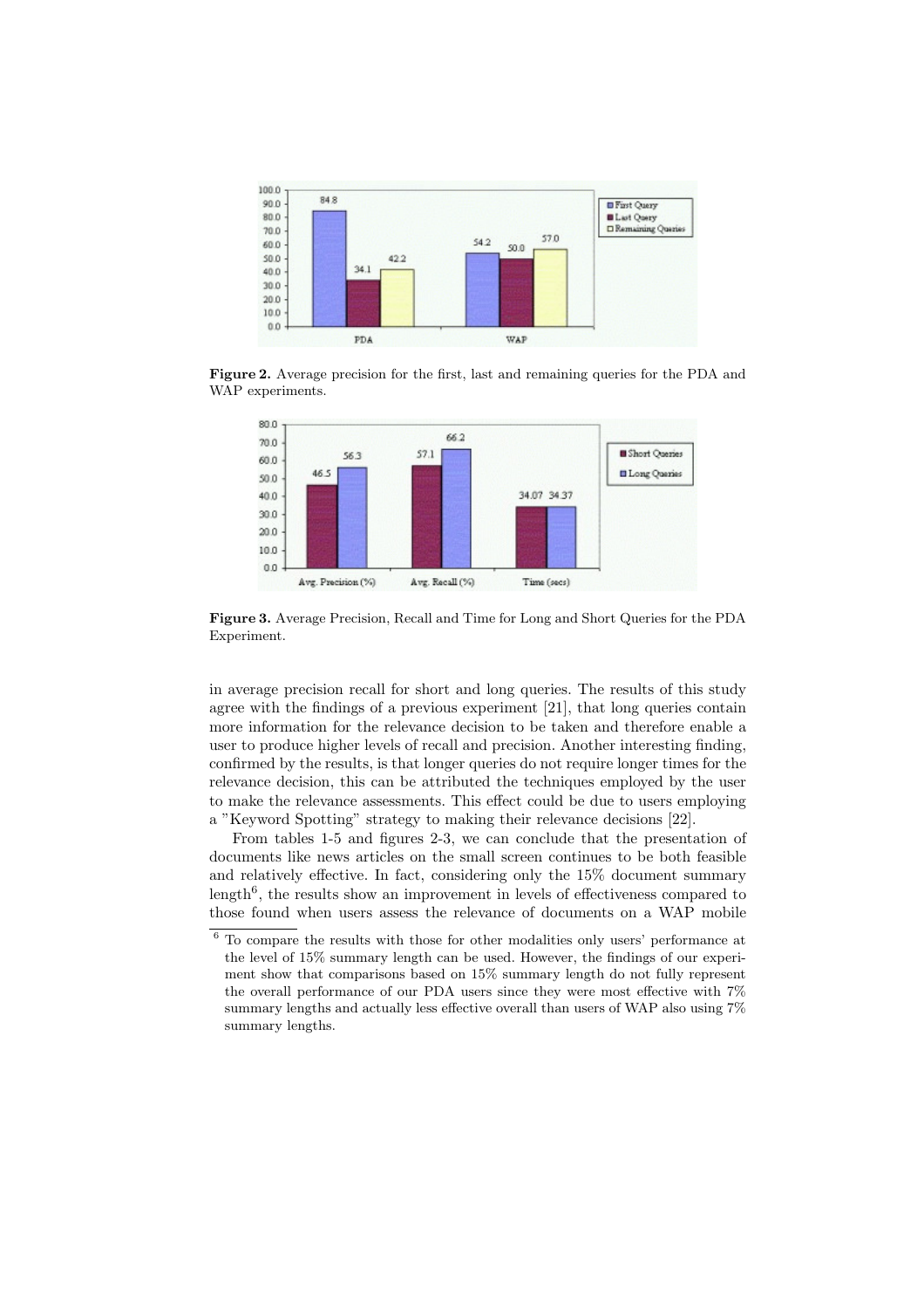phone interface [20]. In particular, the average levels of precision are similar to those found when documents summaries are presented to a user on a computer screen [22] but have slightly lower levels of recall. The average levels of recall are similar to those found when documents summaries are presented in spoken form [21].

# 6 Conclusions and Future Work

In recent years there has been a large increase in the use of small screen devices. The technological advances of such devices mean that many can now be considered as information terminals, capable of supporting information access tasks normally only associated with the desktop PC. However, despite the advances in device technologies there remains difficulties in supporting user interaction on such devices. This is largely due to approaches designed for the large screen of desktop being applied directly migrated to the small screen. Conducted information retrieval tasks on small devices then proves to be difficult.

The work reported in this paper is a continuation of work assessing the effectiveness of using hierarchical query-biased summaries in the context of IR on non-traditional IR platforms. We propose the use of summaries as a means to improve interfaces for search results presentation on small screen devices. This experiment is aimed at measuring users' perception of relevance of hierarchical query-biased summaries, representing the full text of documents, viewed on a PDA device interface. The difference in users' perception of relevance relating to the judgment conditions and forms of response is compared.

Our results agree with the notion that users' perception of relevance is highly influenced by factors relating to the form of information presentation [21]. The results highlighted, for PDAs, a preference for concise summaries that are relatively brief, 7% of the document length (up to a maximum of 3 sentences) compared with other summary lengths used in the experiment. Questionnaires completed by the users suggest that hierarchical query-biased summaries are useful and assist users in making relevance judgments. The results are consistent with the findings of our previous study that found for small screen displays (WAP mobile phone interface) users showed both a preference and better performance with the shorter summary lengths (7% of the document length) [20]. Further support for presenting concise relatively brief summaries on small screen devices comes from the findings of a recent WAP usability study<sup>7</sup>.

Limiting factors of our study include: the use of a small user sample that had similar experience of using current technologies thus representing only a small proportion of the user community, and using the TREC collection to simulate an information discovery task.

As future work, using the results we have presented as a basis for supporting the use of summarisation as a better means of representing the results of a IR search, we intend to investigate the generation and use of adaptive content-aware

<sup>7</sup> Carried out my Nielsen Norman Group. WAP Usability Report, December 2000. Available at http://www.nngroup.com/reports/wap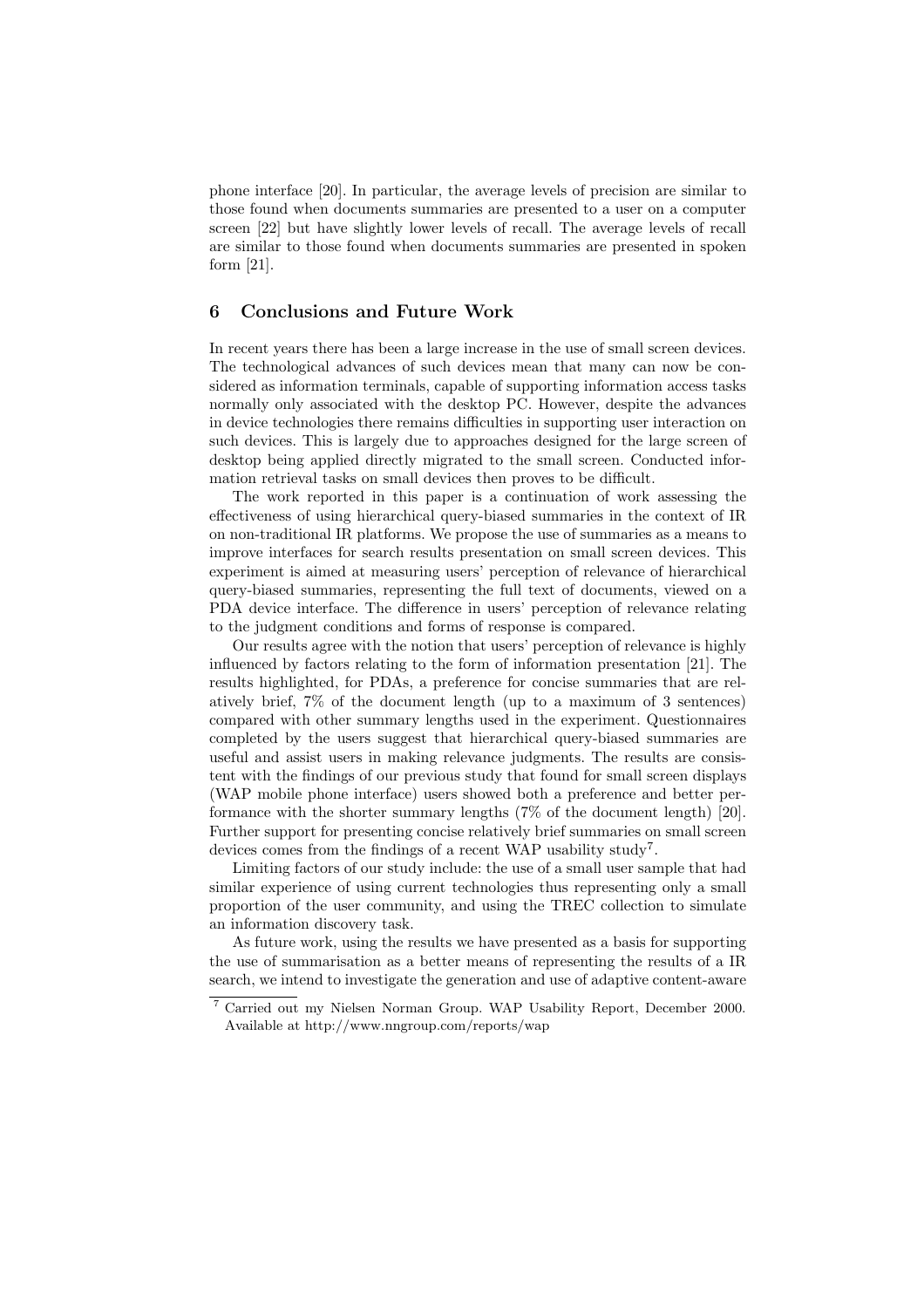summarisation techniques that present content to a user on the basis of their means of access, the device being used. We envisage at that such a framework may provide better support for information access that is platform independent.

# Acknowledgements

This work is supported by the EU Commission under IST Project MIND (IST-2000-26061). More information about MIND can be found at http://www.mindproject.net/.

# References

- 1. R. Baeza-Yates and B. Ribeiro-Neto. Modern Information Retrieval. Addison-Wesley, 1999.
- 2. R. Brandow, K. Mitze, and L. Rau. Automatic condensation of electronic publications by sentence selection. Information Processing and Management, 31(5):675– 685, 1995.
- 3. J. Burkhardt, H. Henn, S. Hepper, K. Rintdorff, and T. Schack. Pervasive Computing Technology and Architecture of Mobile Internet Applications. Addison-Wesley, London, 2002.
- 4. O. Buyukkokten, H. Garcia-Molina, A. Paepcke, and T. Winograd. Power Browser: efficient web browsing for PDAs. In Proceedings CHI2000, pages 430–437, Amsterdam, 2000.
- 5. H. Chen, A. Houston, R. Sewell, and B. Schatz. Internet Browsing and Searching: User evaluations of category map and concept space techniques. In R. Baeza-Yates and B. Ribeiro-Neto, editors, Modern Information Retrieval, pages 272–274. Addison-Wesley, 1999.
- 6. H. Edmundson. New methods in automatic abstracting. Communications of the  $ACM$ ,  $16(2):264-285$ , 1969.
- 7. D. Harman. Relevance feedback and other query modification techniques. In W. B. Frakes and R. Baeza-Yates, editors, Information retrieval: data structures  $\mathcal{C}$  algorithms, pages 241-263, 1992.
- 8. A. Jameson, R. Schfer, T. Weis, A. Berthold, and T. Weyrath. Making Systems Sensitive to the User's Time and Working Memory Constraints. In Proceedings of the 4th International Conference on Intelligent User Interfaces, pages 79–86, Los Angeles, California, 1998. ACM Press: New York.
- 9. B. Jansen, A. Spink, and T. Saracevic. Real life, real users and real needs: a study and analysis of user queries on the web. Information Processing and Management, 36(2):207–227, 2000.
- 10. M. Jones, G. Buchanan, and N. Mohd-Nasir. Evaluation of WebTwig a site outliner for handheld Web access. In Proceedings International Symposium on Handheld and Ubiquitous Computing, volume 1707, pages 343–345, Karlsrhue, 1999. Lecture Notes in Computer Science, Springer, Berlin.
- 11. M. Jones, G. Buchanan, and H. Thimbleby. Sorting Out Searching on Small Screen Devices. In Proceedings of the 4th International Symposium on Mobile HCI, pages 81–94. Springer, 2002.
- 12. M. Jones, G. Marsden, N. Mohd-Nasir, and K. Boone. Improving Web Interaction on Small Displays. In Proceedings of 8th WWW Conference, Toronto, Canada, May 1999.